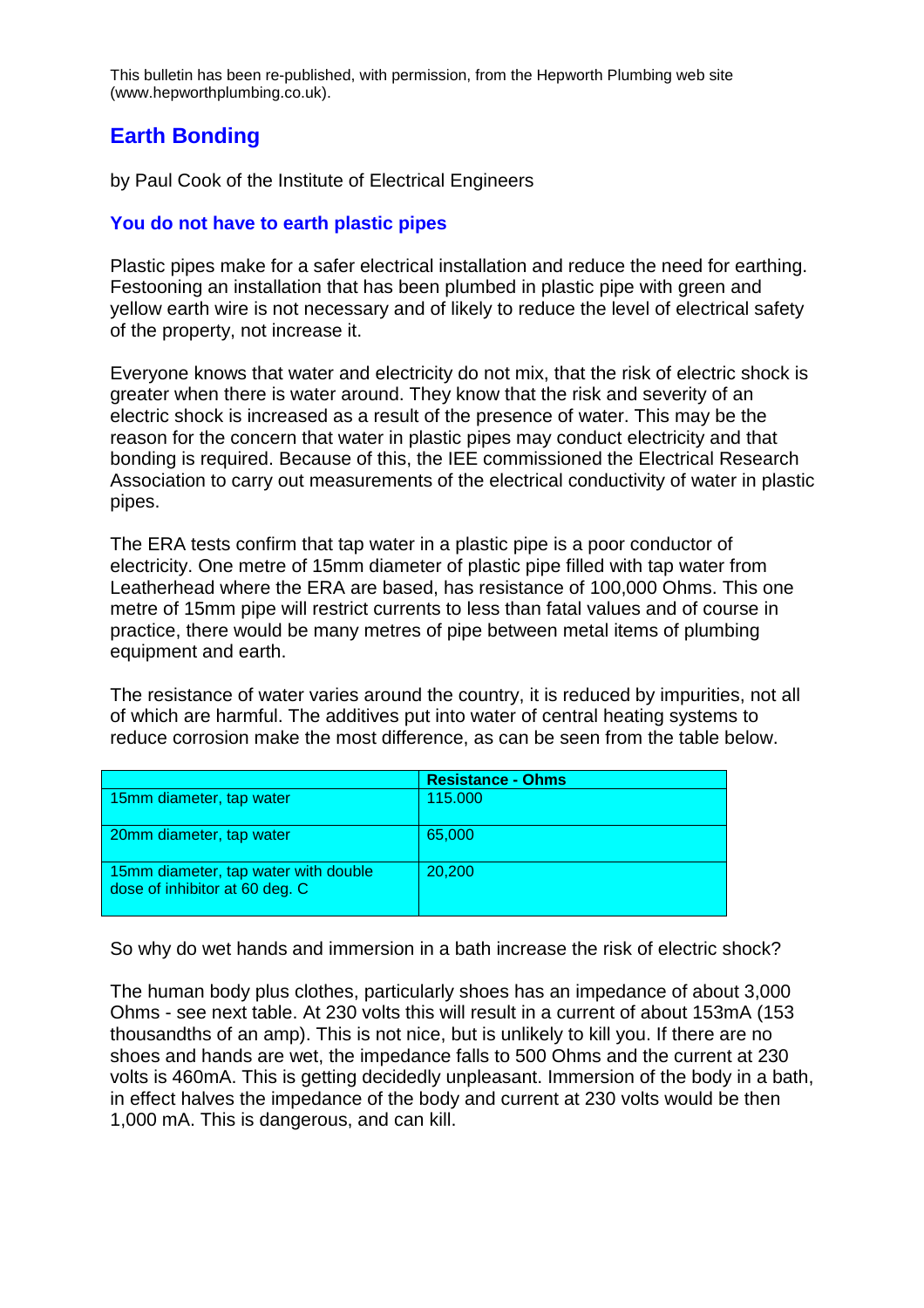| <b>Siliation</b>  | <b>Body Impedance</b> | Current at 230 V |
|-------------------|-----------------------|------------------|
| Dry with shoes    | $3000 + Ohms$         | 76 mA            |
| Dry               | 1500 Ohms             | $153 \text{ mA}$ |
| Wet               | 500 Ohms              | 460 mA           |
| Body 1/2 immersed | 250 Ohms              | 920 mA           |

Horny dry hands and feet are quite good insulation. However, if the hands are wet, salts and contaminants improve the contact and reduce the resistance of the skin. Dry skin has a high resistance, wet skin has a relatively low resistance.

The other reason why bathrooms and such places are relatively risky electrically, is the presence of earthed metal. Should you be unfortunate enough to touch the live parts of broken equipment and nothing else except say a well insulated floor, there would be little result. Electrical jointers and fitters regularly work live under such controlled conditions. However if you touch a live part and an earthed metal pipe, then you get a very dangerous electric shock.

An earthly environment where there are lots of metal pipes is potentially less safe than an earth free environment. We can now start to see why plastic pipe installations are going to lead to safer installations. For a start, there is not all that earthed metal around.

The bonding requirements for plastic piped and metal pipes installations is described below.

## **At the Service Position - Main Bonding**

In each electrical installation, main equipotential bonding conductors (earthing wires) are required to connect to the main earthing terminal for the installation of the following:

| metal water service pipes                          |
|----------------------------------------------------|
| metal gas installation pipes                       |
| other metal service pipes and ducting              |
| metal central heating and air conditioning systems |
| exposed metal structural parts of the building     |
| lightning protection systems                       |

It is important to note that the reference above is always to metal pipes. If the pipes are made of plastic, they do not need to be main bonded.

If the incoming pipes are made of plastic, but the pipes within the electrical installation are made of metal, the main bonding must be carried out. The bonding being applied on the customer side of any meter, main stopcock or insulating insert and of course to the metal pipes of the installation.

The connections of the bonding wired to the pipes has to be made with a proper clamp to BS 951 complete with the label "SAFETY OF ELECTRICAL CONNECTION - DO NOT REMOVE."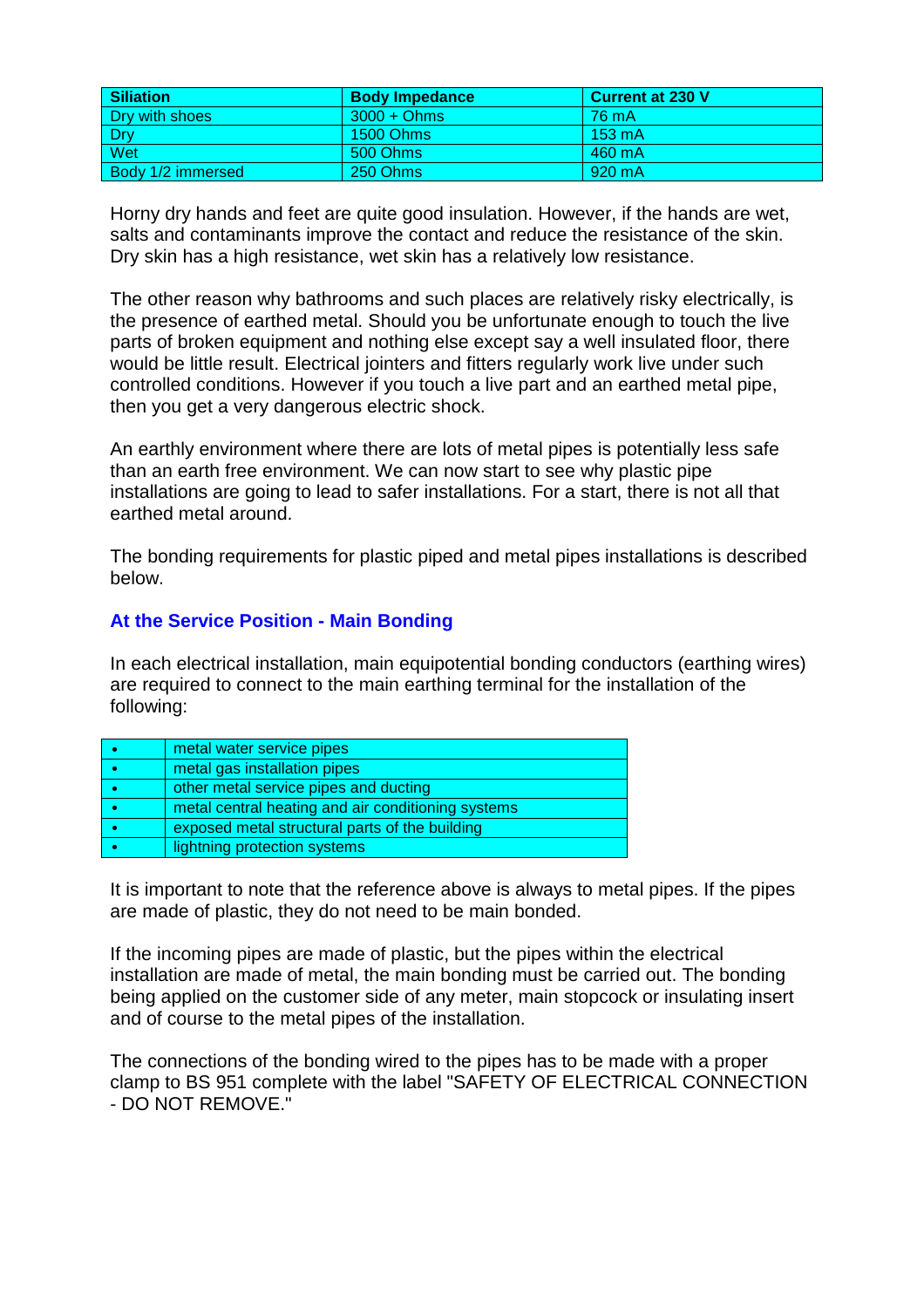

If the incoming services are made of plastic and the pipework within the building is of plastic then no main bonding is required. If some of the services are of metal and some are plastic, then those that are of metal must be main bonded.

#### **In the bathroom - Supplementary Binding**

Supplementary or additional equipotential bonding (earthing) is required in locations of increased shock risk. In domestic premises the locations identified as having this increased shock risk are rooms containing a bath or shower (bathrooms) and if you are lucky to have one, in the areas surrounding swimming pools.

Please note, there is no specific requirement to carry our supplementary bonding domestic kitchens, wash rooms and lavatories test do not have a bath or shower. That is not to say that supplementary bonding in a kitchen or wash room is wrong (it would be wrong for plastic pipes!) but it is not necessary.

For plastic pipe installation within a bathroom the plastic pipes do not require supplementary bonding and metal fitments attached to these plastic pipes also would not require supplementary bonding.

It seems to to be the practice of some builders to effect all the plumbing in plastic except for those bits of the pipework that are visible. These short lengths of metal pipework supplied by plastic pipes or metal taps connected to plastic pipes, metal baths supplied by plastic pipes and with a plastic waste do not require supplementary bonding.

However, electrical equipment still does require to be supplementary bonded and if an electric shower, or radiant heater is fitted, they will require to be supplementary bonded as usual.

This requirement does not apply to class II or all insulated equipment where no metal work that is likely to become alive in the event of a fault, is accessible. However, it is recommended that supplementary bonds are run to the earth terminals of all electrical equipment accessories e.g. flex outlets, or the equipment itself, as class II equipment may be replaced by class I during the life of the installation.

Figure 1 shows the supplementary bonding in a bathroom where the house is plumbed with metal pipes and figure 2 shows the supplementary bonding required in a bathroom where the pipework is plastic.

Metal radiators supplied by plastic pipes should not be supplementary bonded. It is safer not to supplementary bond them. Locations generally are safer if the location is earth free as discussed earlier.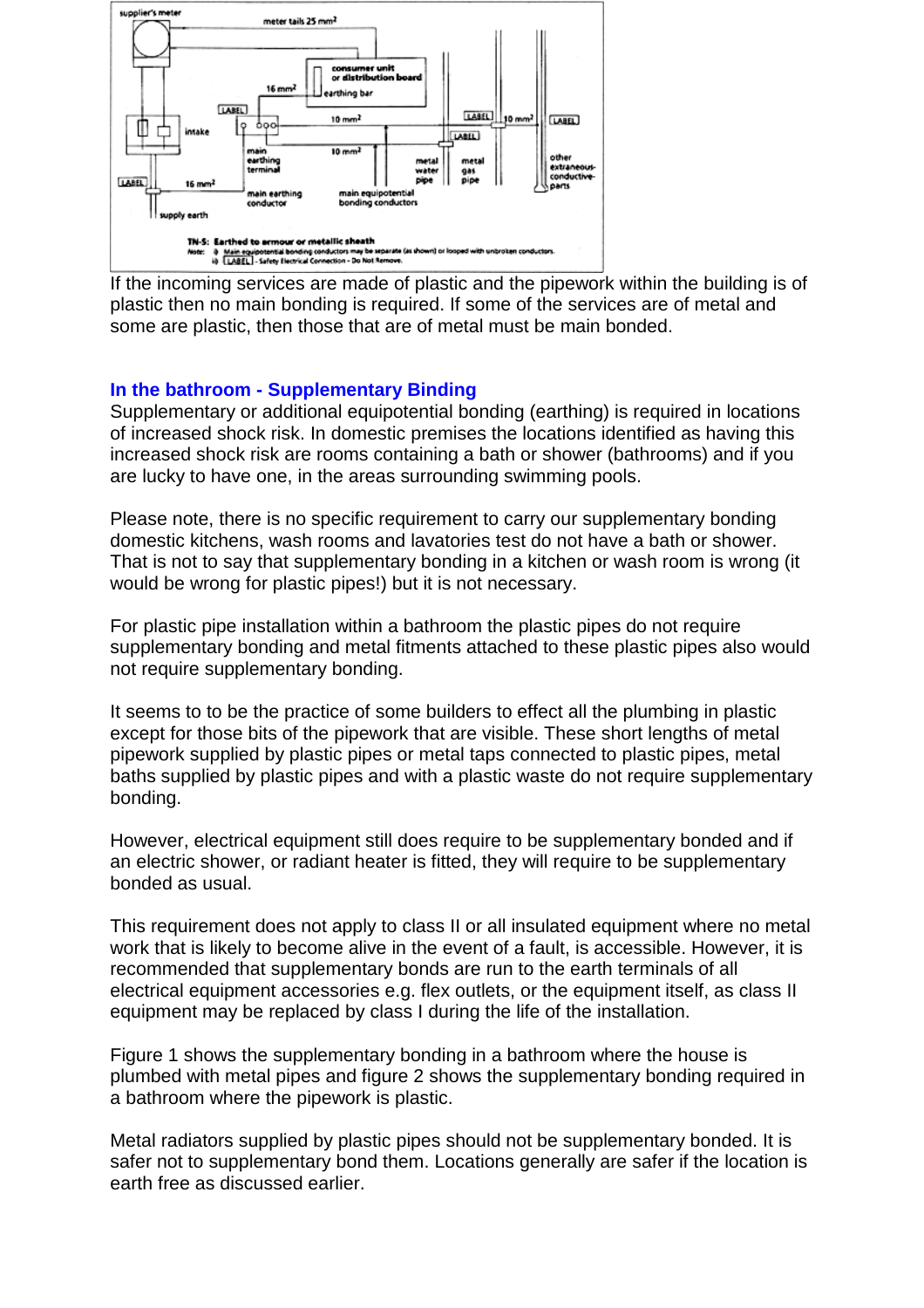

Figure1: Supplementary bonding in a bathroom - metal pipe installation

#### **Notes:**

1. All simultaneously accessible metal (class I) equipment (e.g. electrical heaters and showers), central heating pipes, hot and cold water and waste pipes require supplementary bonding in or close to the bathroom.

2. Metal baths not connected to a metal building structure do not require supplementary bonding if all metal pipe connected to them has been connected.

3. Connections to pipes to be made with BS 951 clamps (complete with "Safety Electrical Connection" label).



Figure1: Supplementary bonding in a bathroom - plastic pipe installation

#### **Notes**

1. Metal (class I) items of equipment (e.g. electrical heaters and showers) require supplementary bonding if simultaneously accessible. Supplementary bonds to be connected to the protective conductors of each circuit at the accessory point.

2. Supplementary bonding of short lengths of copper pipe(less than 0.5m in length) installed where the pipes are visible, is not necessary.